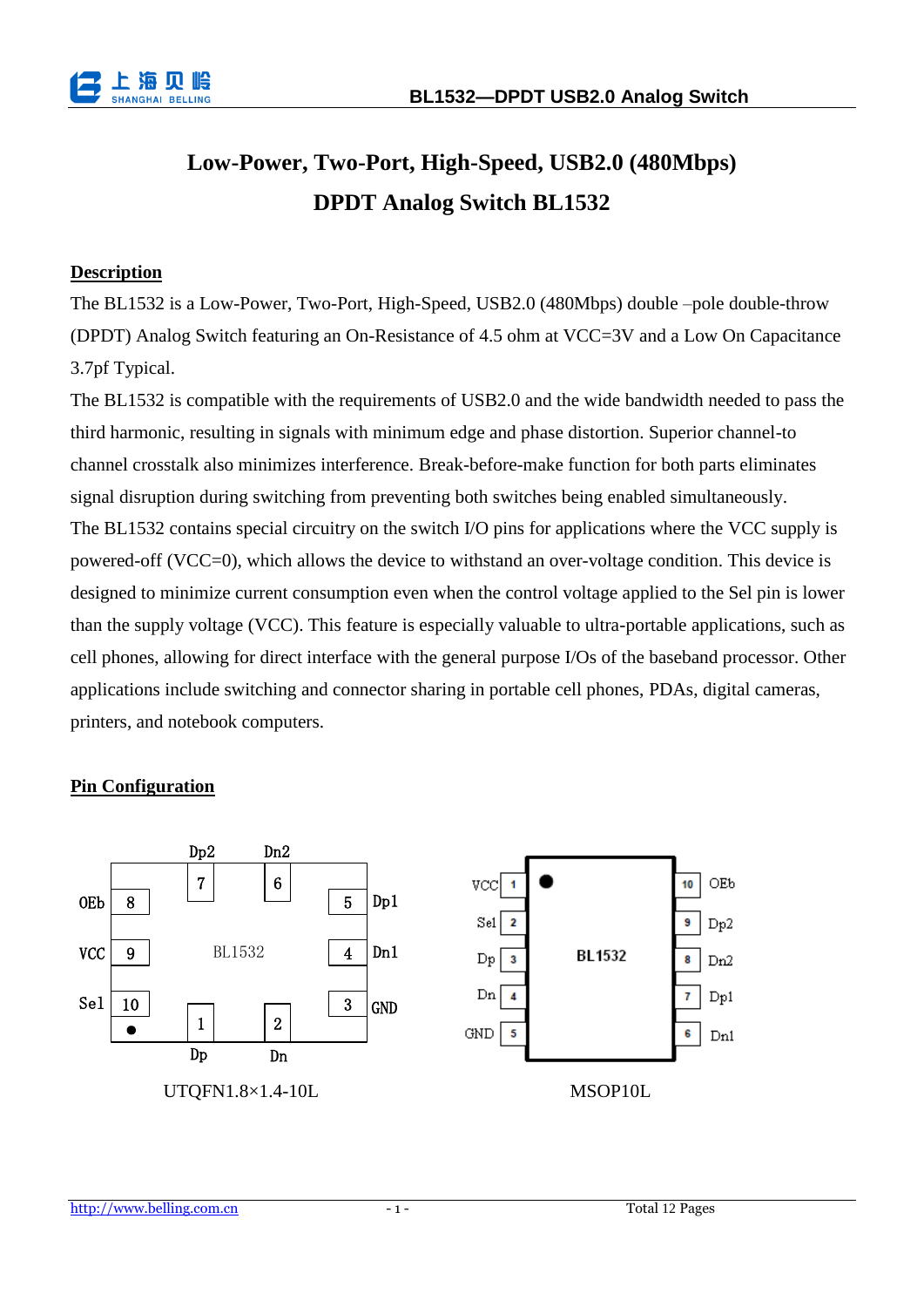

## **Features**

ト 塩 SHANGHAL BELLING

- Wide Power Supply Range: 2.3V to 5V
- Low On Capacitance 3.7pf Typical
- Low On Resistance 4.5 $\Omega$  (typ) at 3V VDD when V<sub>SW</sub>=0.4V
- High Bandwidth (-3db): >720MHz without  $C_L$  and >550MHz with  $C_L$ =5pF
- Low Power Consumption: 1uA Maximum
- ESD: pass 8kV HBM test
- Over voltage tolerance (OVT) on all USB ports up to 5.25V without external components
- **TTL/CMOS Compatible**
- Break-Before-Make Switching
- Operation Temperature Range: -40℃ to 85℃
- UTQFN1.8×1.4-10L and MSOP10L Package

#### **Applications**

Cell phone, PDAs, Digital camera, Notebook, LCD Monitor, TV, SET-TOP BOX

#### **Block Diagram**



### **Function Table**

| <b>OEb</b> | <b>Sel</b> | <b>Function</b>           |  |  |  |
|------------|------------|---------------------------|--|--|--|
|            |            | <b>Disconnect</b>         |  |  |  |
|            |            | $Dp$ , $Dn = Dp1$ , $Dn1$ |  |  |  |
|            |            | $Dp$ , $Dn = Dp2$ , $Dn2$ |  |  |  |

#### http://www.belling.com.cn - 2 - Total 12 Pages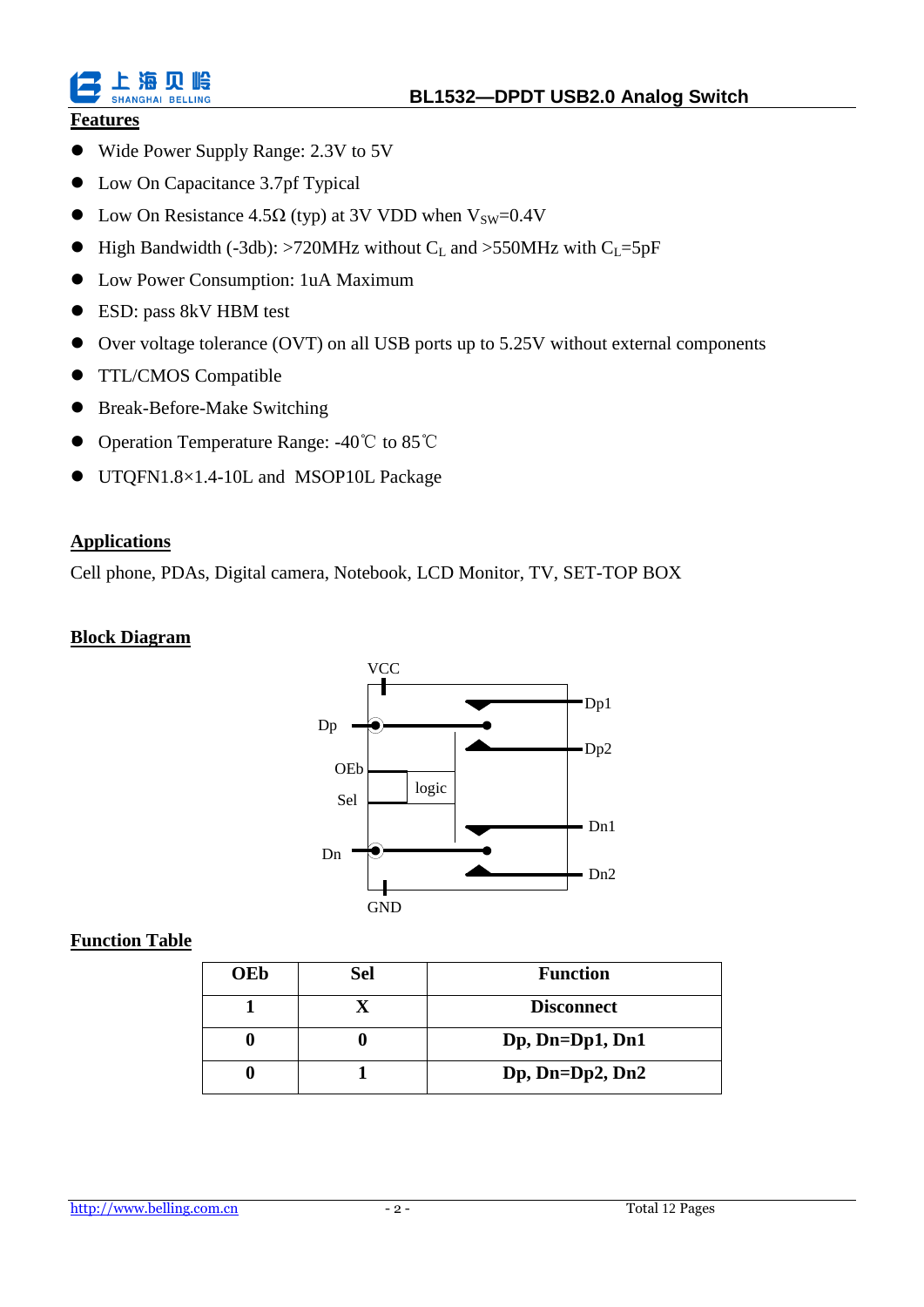

#### **Pin Description**

| PIN <sub>num</sub> |                | <b>Pin Name</b> | <b>Type</b>  | <b>Description</b>  |  |
|--------------------|----------------|-----------------|--------------|---------------------|--|
| UTQFN10L           | <b>MSOP10L</b> |                 |              |                     |  |
| 1                  | 3              | Dp              | Input/Output | <b>USB Data BUS</b> |  |
| $\overline{2}$     | $\overline{4}$ | Dn              | Input/Output | <b>USB Data BUS</b> |  |
| 3                  | 5              | <b>GND</b>      | Ground       | Ground              |  |
| 4                  | 6              | Dn1             | Input/Output | Data Port           |  |
| 5                  | 7              | Dp1             | Input/Output | Data Port           |  |
| 6                  | 8              | Dn2             | Input/Output | Data Port           |  |
| 7                  | 9              | Dp2             | Input/Output | Data Port           |  |
| 8                  | 10             | OEb             | Input        | Switch enable       |  |
| 9                  | 1              | <b>VCC</b>      | <b>PWR</b>   | Power Supply        |  |
| 10                 | $\overline{2}$ | Sel             | Input        | Switch select       |  |

## **ABSOLUTE MAXIMUM RATINGS**

| <b>Parameter</b>                         | <b>Symbol</b>              | Min    | <b>Max</b> | <b>Units</b> |
|------------------------------------------|----------------------------|--------|------------|--------------|
| DC Supply Voltage                        | <b>VCC</b>                 | $-0.5$ | 5.5        | V            |
| DC Switch Voltage                        | Dpn / Dnn / Dp / Dn        | $-0.5$ | $VCC+0.3$  |              |
| DC Input Voltage                         | $\rm V_{Oeb}/\rm\,V_{Sel}$ | $-0.5$ | <b>VCC</b> | V            |
| <b>Continuous Current</b>                | $I_{(Dpn/Dnn/Dp/Dn)}$      | $-50$  | $+50$      | mA           |
| Peak Current <sup><math>(1)</math></sup> | IPEAK(Dpn/Dnn/Dp/Dn)       | $-100$ | $+100$     | mA           |
| <b>Operating Temperature Range</b>       | $\rm T_A$                  | $-40$  | 85         | °C           |

#### **Notes:**

(1) Pulsed at 1ms, 50% duty circle

(2) Stress beyond above listed "Absolute Maximum Ratings" may lead permanent damage to the device. These are stress ratings only and operations of the device at these or any other conditions beyond those indicated in the operational sections of the specifications are not implied. Exposure to absolute maximum rating conditions for extended periods may affect device reliability.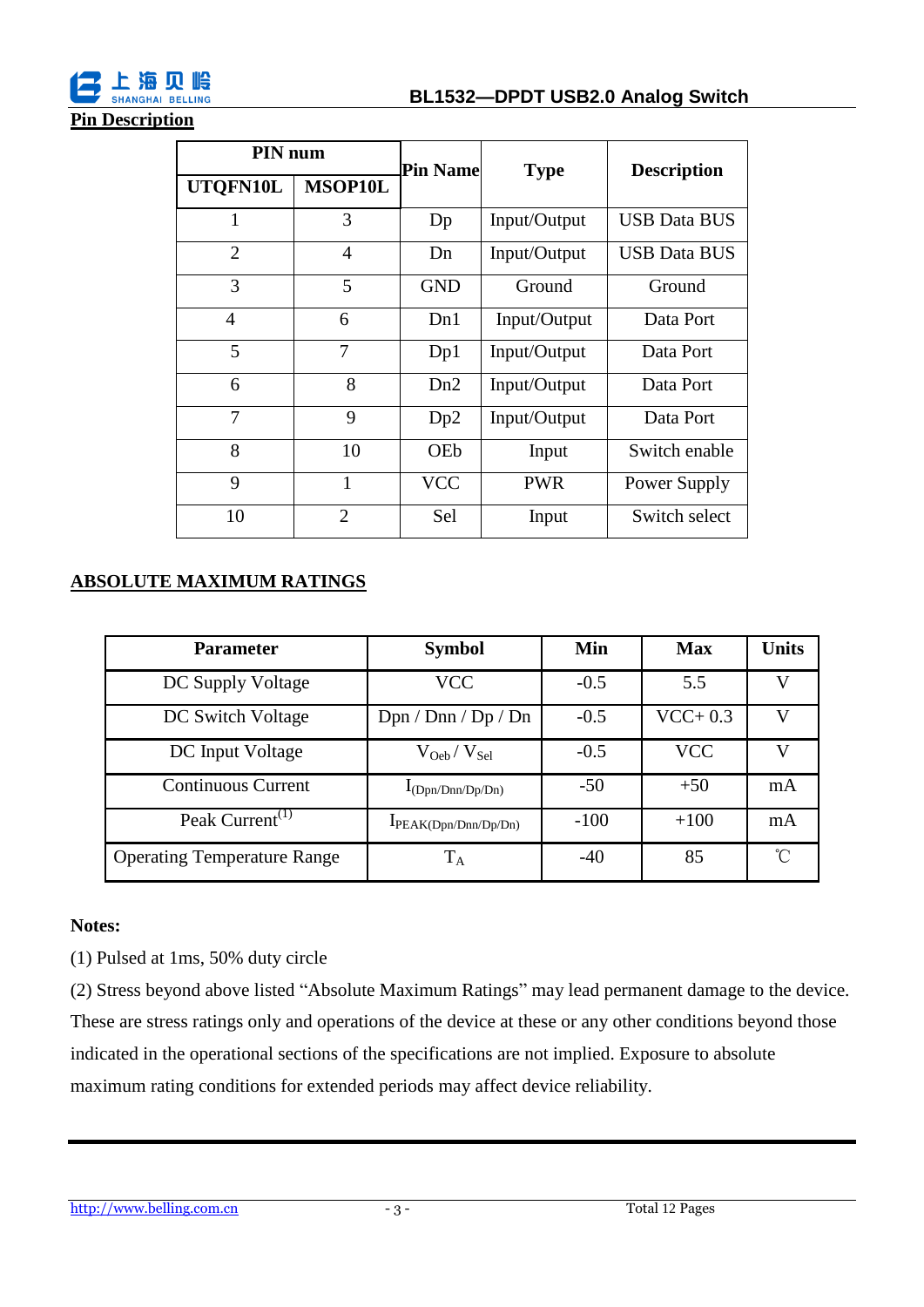

## **ORDERING INFORMATION**

| <b>MODEL</b> | <b>PIN-PACKAGE</b>            | <b>SPECIFIED</b><br><b>TEMPERATURE</b><br><b>RANGE</b> | <b>PACKAGE</b><br><b>MARKING</b> | <b>CKAGE OPTION</b>    |
|--------------|-------------------------------|--------------------------------------------------------|----------------------------------|------------------------|
| BL1532TQFN   | UTQFN1.8 $\times$ 1.4-<br>10L | $-40$ °C to +85 °C                                     | $HYW^{(1)}$                      | Tape and Reel,<br>3000 |
| BL1532MSOP   | MSOP10L                       | $-40$ °C to +85 °C                                     | H1G<br>YWW                       | Tape and Reel,<br>3000 |

WHERE(1):

"HYW" IS 3 DIGITS PRODUCTION ID COLOUR: LASER MARKING

"H" stands for the product BL1532.

"Y"stands for the product year, for example, "1" stands for the year 2011.

"W" stands for the product week, for example, "a" stands for the first week, "A" stands for the 27th week.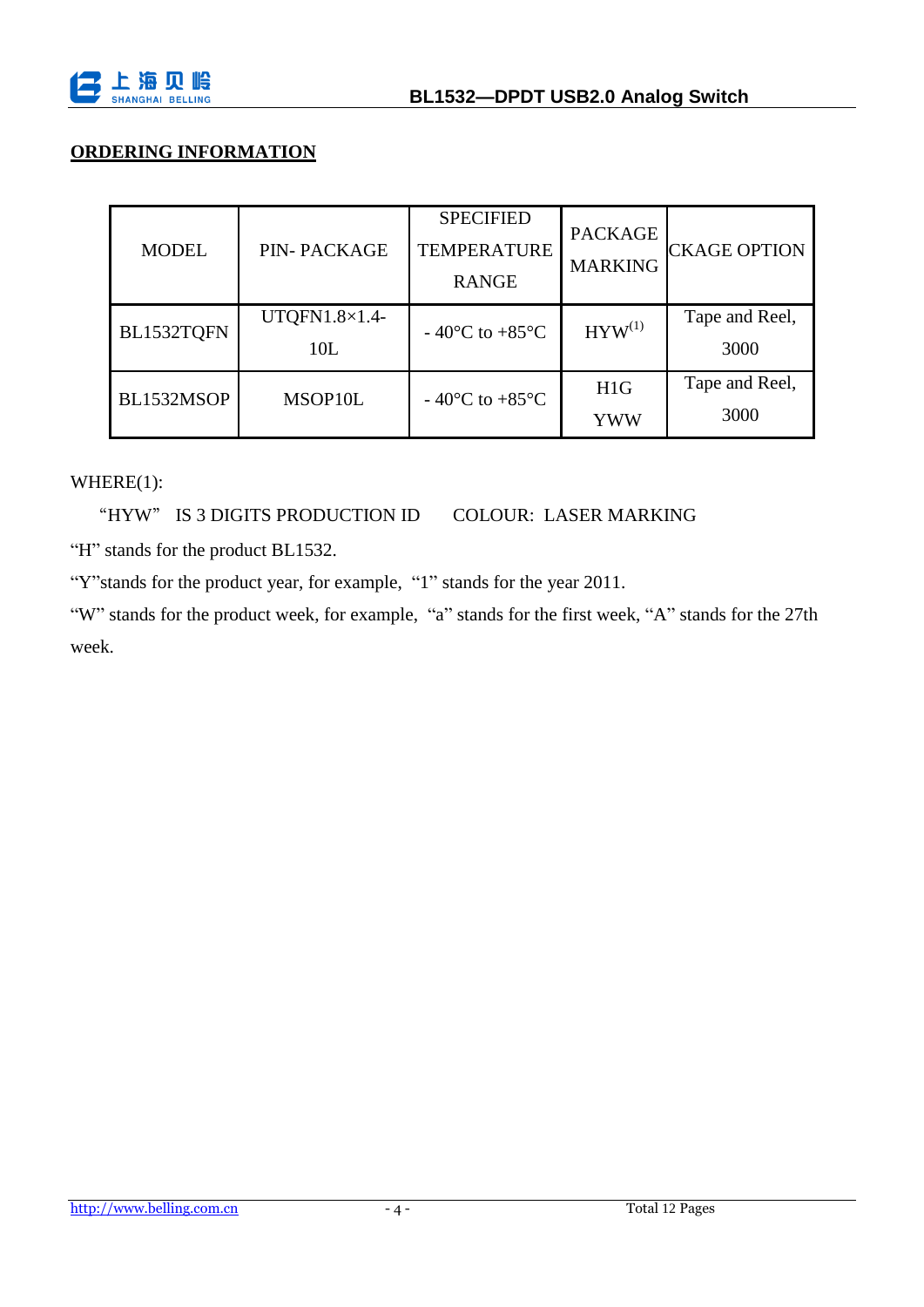

## **DC ELECTRICAL CHARACTERISTICS**

| <b>Parameter</b>                                                   | <b>Symbol</b>           | <b>Conditions</b>                                                          | <b>Guaranteed Limit</b> |                       |              | Unit         |  |
|--------------------------------------------------------------------|-------------------------|----------------------------------------------------------------------------|-------------------------|-----------------------|--------------|--------------|--|
|                                                                    |                         |                                                                            |                         | Min. $Typ^{(1)}$ Max. |              |              |  |
| <b>Analog Switch</b>                                               |                         |                                                                            |                         |                       |              |              |  |
| Analog Signal Range                                                | $V_{Pn}/V_{Nn}/V_p/V_n$ |                                                                            | $\theta$                |                       | <b>VCC</b>   | $\mathbf{V}$ |  |
| On-Resistance <sup><math>(2)</math></sup>                          | $R_{ON}$                | $VCC = 3V, V_{SW} = 0.4V,$<br>$I_{ON} = -8mA$                              |                         | 4.5                   |              | $\Omega$     |  |
| <b>On-Resistance Match Between</b><br>Channels $^{(3)}$            | $\Delta$ $R_{ON}$       | $VCC = 3V, V_{SW} = 0.4V,$<br>$I_{ON} = -8mA$                              |                         | 0.1                   |              | $\Omega$     |  |
| <b>Current</b>                                                     |                         |                                                                            |                         |                       |              |              |  |
| Source Off Leakage Current                                         | $I_{Pn / Nn (OFF)}$     | $VCC=3.6V, V_p/V_n=3.6/0.3V,$<br>$V_{\text{Pn}}/V_{\text{Nn}} = 0.3/3.6 V$ | $-1$                    |                       | $\mathbf{1}$ | uA           |  |
| <b>Channel on Leakage Current</b>                                  | $I_{Pn / Nn (ON)}$      | $VCC=3.6V, V_p/V_n=3.6/0.3V,$<br>$V_{\text{Pn}}/V_{\text{Nn}} = 3.6/0.3 V$ | $-1$                    |                       | 1            | uA           |  |
| POWER OFF leakage current                                          | $I_{OFF}$               | $VCC = 0V$ , $V_{SW} = 0V$ to 3.6V,<br>Vcontrol=0 or VCC                   | $-1$                    |                       | 1            | uA           |  |
| Quiescent supply current                                           | $I_{CC}$                | $VCC=3V,$<br>Vcontrol=0 or VCC, Iout=0                                     |                         |                       | 1            | uA           |  |
| Increase in I <sub>CC</sub> current per<br>control voltage and VCC | $I_{CCT}$               | VCC=3.6V, Vcontrol=2.6V                                                    |                         |                       | 4            | uA           |  |
| <b>Input Leakage Current</b>                                       | $I$ OEb /Sel            | $V_{OEb/Sel} = 0$ or VCC                                                   |                         |                       | 1            | uA           |  |
| Digital I/O                                                        |                         |                                                                            |                         |                       |              |              |  |
| Input Voltage High                                                 | V <sub>IH</sub>         | $VCC = 3.0 - 3.6V$                                                         | 1.6                     |                       |              | $\mathbf V$  |  |
| <b>Input Voltage Low</b>                                           | $\rm V_{II}$            | $VCC = 3.0 - 3.6V$                                                         |                         |                       | 0.5          | V            |  |

#### **Note:**

- (1) Typical characteristics are at  $+25 \text{ }^{\circ}\text{C}$
- (2) Measured by the voltage drop between Dpn/Dnn and Dp/Dn pins at the indicated current through the switch. On resistance is determined by the lower of the voltage on the two (Dpn/Dnn and Dp/Dn ports).
- (3)  $\Delta$  R<sub>ON</sub>= R<sub>ON(MAX)</sub> R<sub>ON(MIN)</sub>, between Dp and Dn.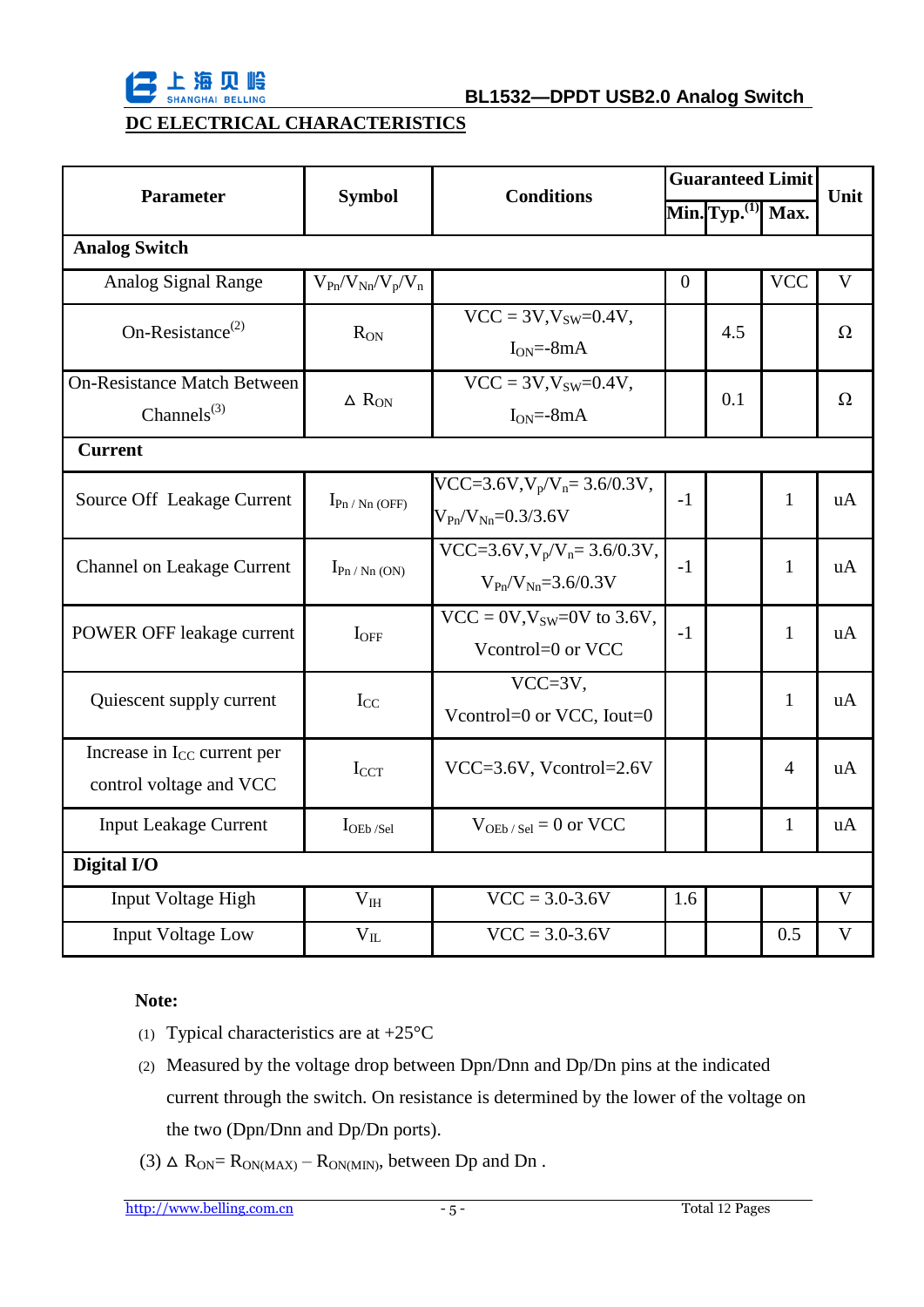

## **DYNAMIC CHARACTERISTICS**

| <b>Parameter</b>                          | <b>Symbol</b> | <b>Conditions</b>                    | <b>Guaranteed Limit</b> |                       |      | Unit          |  |  |
|-------------------------------------------|---------------|--------------------------------------|-------------------------|-----------------------|------|---------------|--|--|
|                                           |               |                                      | Min.                    | $Typ.$ <sup>(1)</sup> | Max. |               |  |  |
| <b>DRIVER CHARACTERISTICS</b>             |               |                                      |                         |                       |      |               |  |  |
| Turn-On Time                              | $t_{ON}$      | VCC=3.3V, $R_L$ =50omh,              |                         | 10                    | 30   | <sub>ns</sub> |  |  |
|                                           |               | $C_L = 5pF$ , $V_{SW} = 0.8V$        |                         |                       |      |               |  |  |
| Turn-Off Time                             |               | VCC=3.3V, $R_1$ =50omh,              |                         | 20                    | 25   | ns            |  |  |
|                                           | $t_{\rm OFF}$ | $C_L = 5pF$ , $V_{SW} = 0.8V$        |                         |                       |      |               |  |  |
| <b>Break-Before-Make Time</b>             |               | VCC=3.3V, $R_{I}$ =50omh,            | 2.0                     | 3                     | 6.5  | ns            |  |  |
|                                           | $t_{BBM}$     | $C_{L} = 5pF, V_{SW1.2} = 0.8V$      |                         |                       |      |               |  |  |
| <b>Propagation Dalay</b>                  | $t_{\rm PD}$  | VCC=3.3V, $R_L$ =50omh,              |                         | 0.2                   |      | ns            |  |  |
|                                           |               | $C_{L} = 5pF$                        |                         |                       |      |               |  |  |
| <b>CAPACITANCE</b>                        |               |                                      |                         |                       |      |               |  |  |
| <b>Control Capacitance</b>                | $C_{IN}$      | $VCC=0V$                             |                         | 1.5                   |      | pF            |  |  |
| <b>ON Capacitance</b>                     | $C_{\rm ON}$  | $VCC = 3.3V,OE=0V,$                  |                         | 3.7                   |      | pF            |  |  |
|                                           |               | $f=240MHz$                           |                         |                       |      |               |  |  |
| <b>OFF Capacitance</b>                    | $C_{OFF}$     | $VCC = 3.3V,OE = 3.3V,$              |                         | 2.0                   |      | pF            |  |  |
|                                           |               | $f = 240MHz$                         |                         |                       |      |               |  |  |
| <b>APPLICATION CHARACTERISTICS</b>        |               |                                      |                         |                       |      |               |  |  |
| 3dB Bandwidth                             | $f_{3dB}$     | $VCC = 3.3V, R_L = 500mh, C_L = 0pF$ |                         | 720                   |      | <b>MHz</b>    |  |  |
|                                           |               | $VCC = 3.3V, R_L = 500mh, C_L = 5pF$ |                         | 550                   |      | <b>MHz</b>    |  |  |
| Off Isolation <sup><math>(2)</math></sup> | $V_{\rm Iso}$ | $VCC = 3.3V$ ,                       |                         | $-30$                 |      | dB            |  |  |
|                                           |               | $R_L = 50$ omh, f=250MHz             |                         |                       |      |               |  |  |
| Channel crosstalk                         | <b>XTALK</b>  | $VCC = 3.3V$ ,                       |                         | $-35$                 |      | dB            |  |  |
|                                           |               | $RL=50omh,f=250MHz$                  |                         |                       |      |               |  |  |

## **Note:**

- (1) Typical characteristics are at 25°C
- (2) Off Channel Isolation =  $20\log_{10} [(V_{P1\backslash P2})/V_P]$  or  $20\log_{10} [(V_{N1\backslash N2})/V_N]$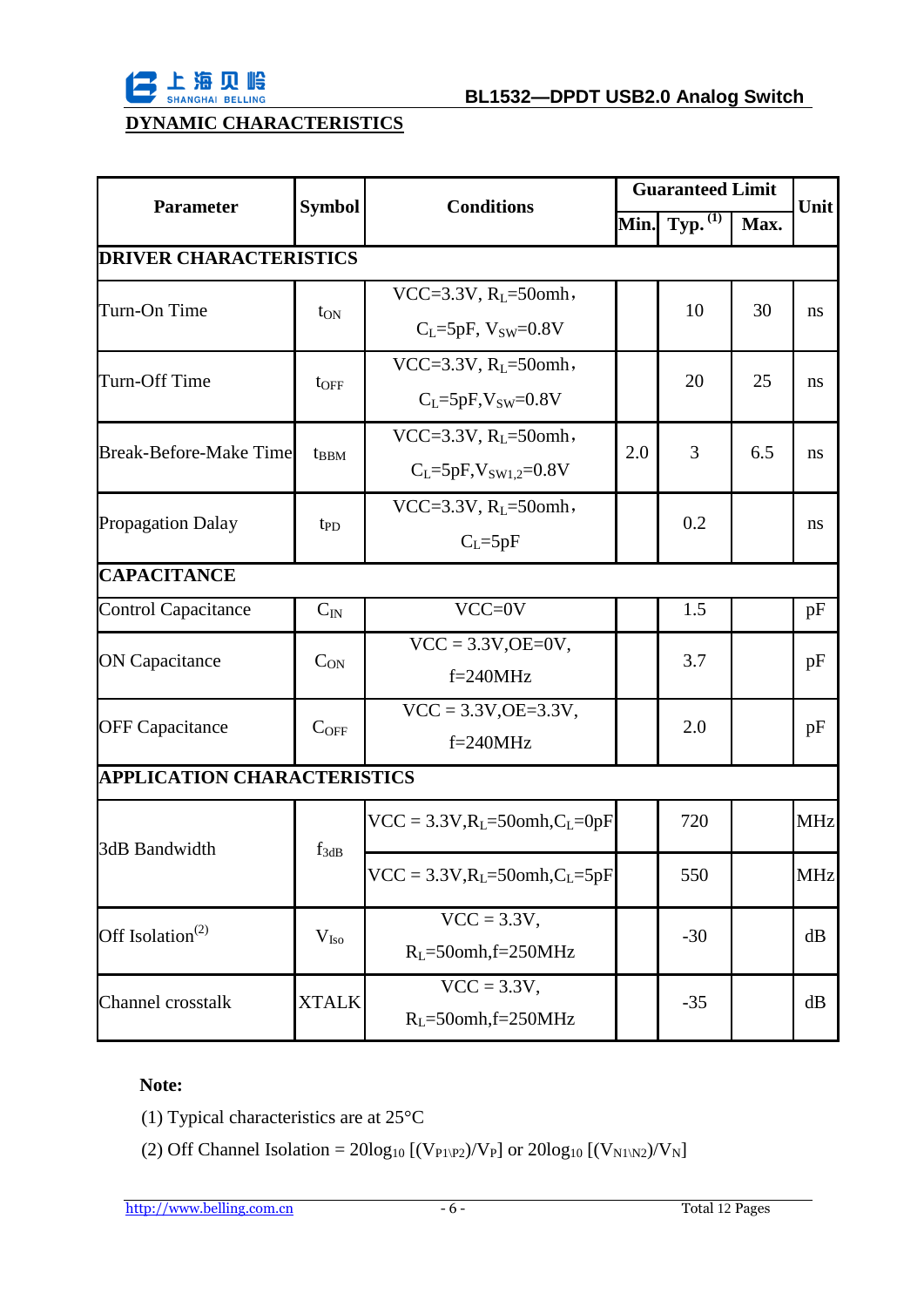### **TEST SETUP CIRCUITS**



#### **Figure1. Test Circuit for On Resister**



#### **Figure2. Test Circuit for Bandwidth**



**Figure3. Test Circuit for Off Isolation**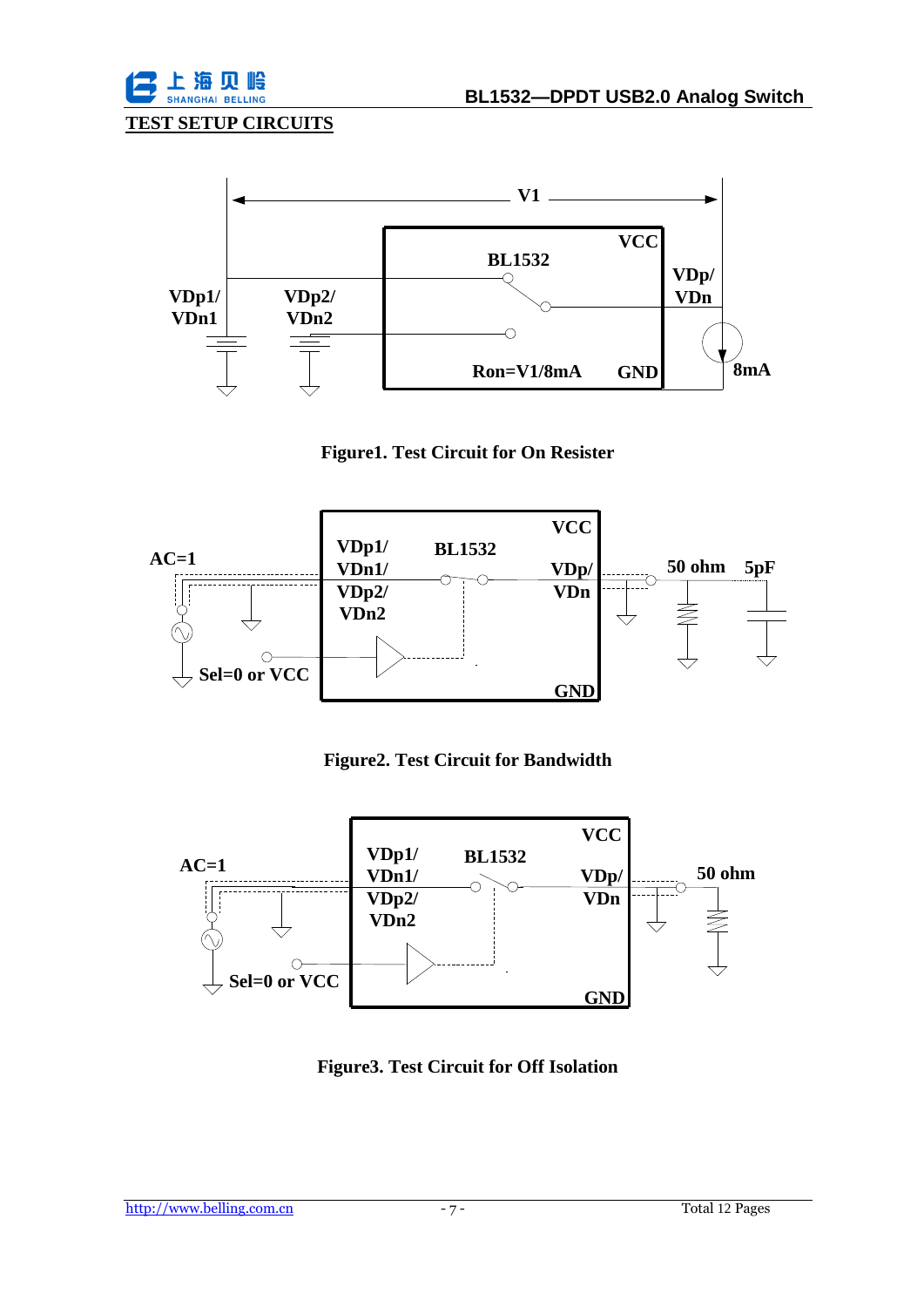







**Test Circuit 5. Test Circuit for Switch Times**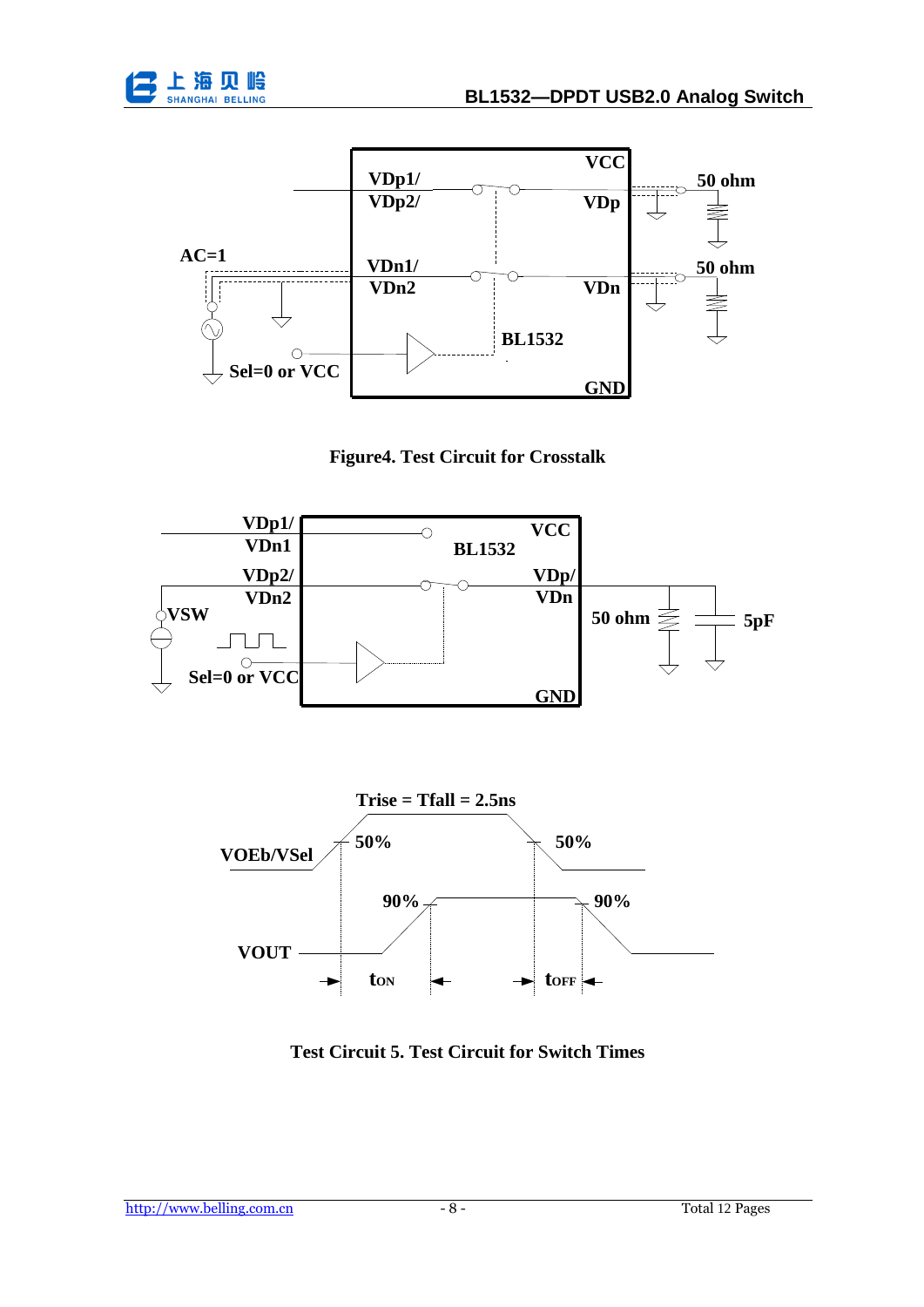

Test Circuit 5. Test Circuit for Break-Before-Make Time Delay,  $t_{\rm BBM}$ 



**Test Circuit 6. Test Circuit for Propagation Delay, tPD**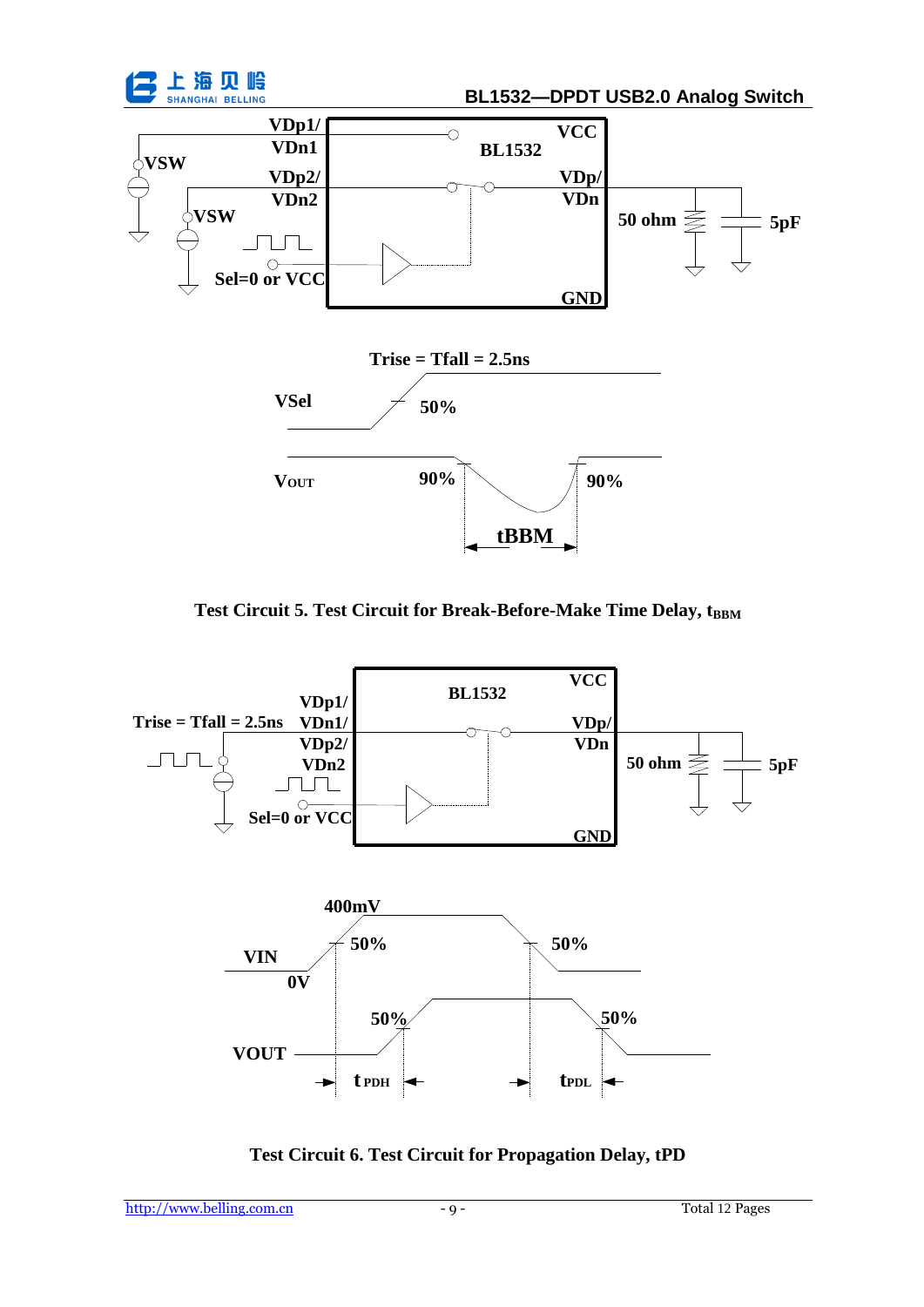#### **Meeting USB 2.0 VBUS Short Requirements**

#### **(1) Power-Off Protection**

For a  $V_{\text{BUS}}$  short circuit the switch is expected to withstand such a condition for at least 24 hours. The BL1532 has the specially designed circuit which prevents unintended signal bleed through as well as guaranteed system reliability during a power-down, over-voltage condition. The protection has been added to the common pins (Dp, Dn).

#### **(2) Power-On Protection**

The USB 2.0 specification also notes that the USB device should be capable of withstanding a  $V_{BUS}$ short during transmission of data. This modification works by limiting current flow back into the VCC rail during the over-voltage event so current remains within the safe operating range.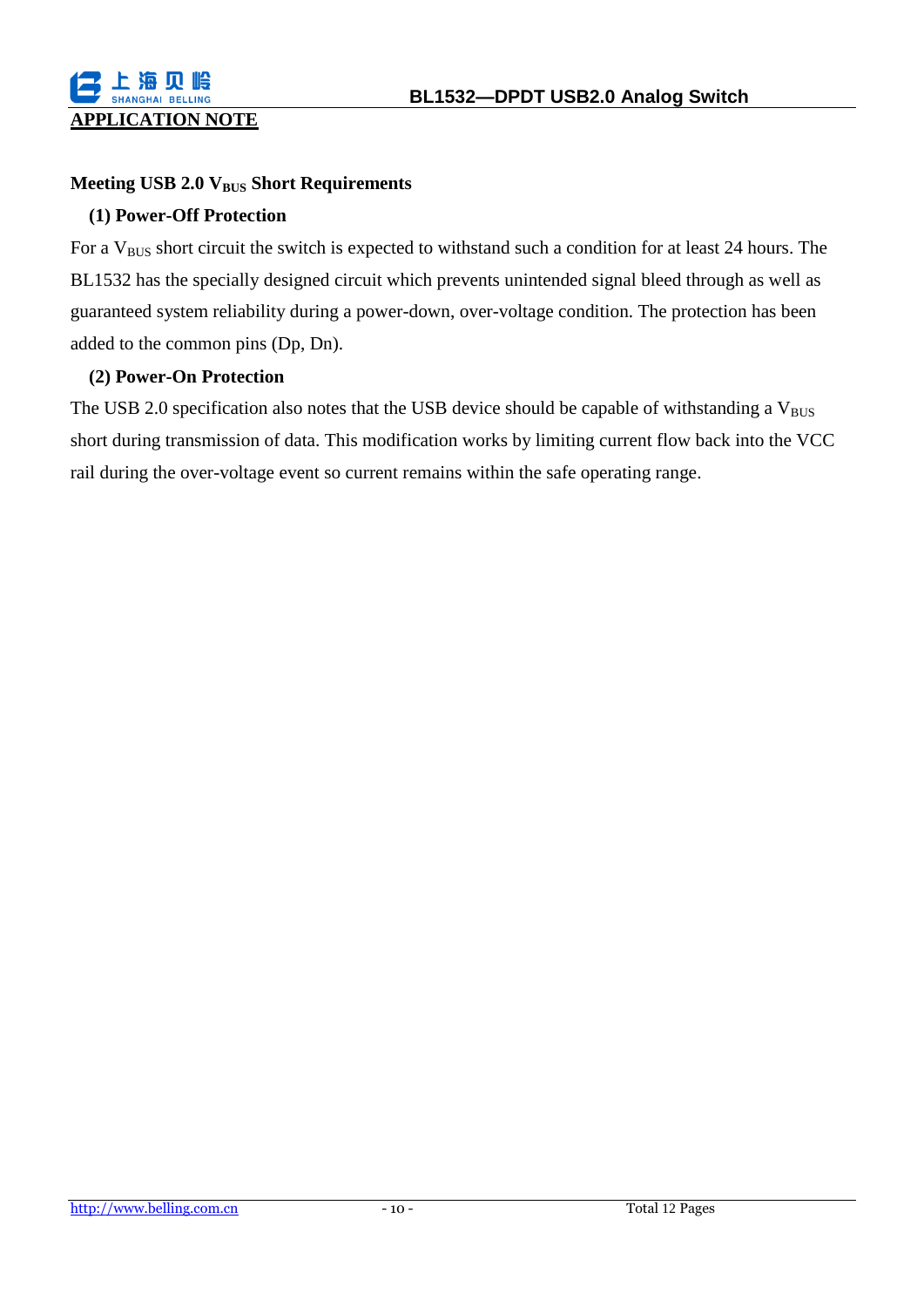

#### **PACKAGE OUTLINE DIMENSIONS**

#### **UTQFN1.8×1.4-10L**



NOTE: All linear dimensions are in millimeters.